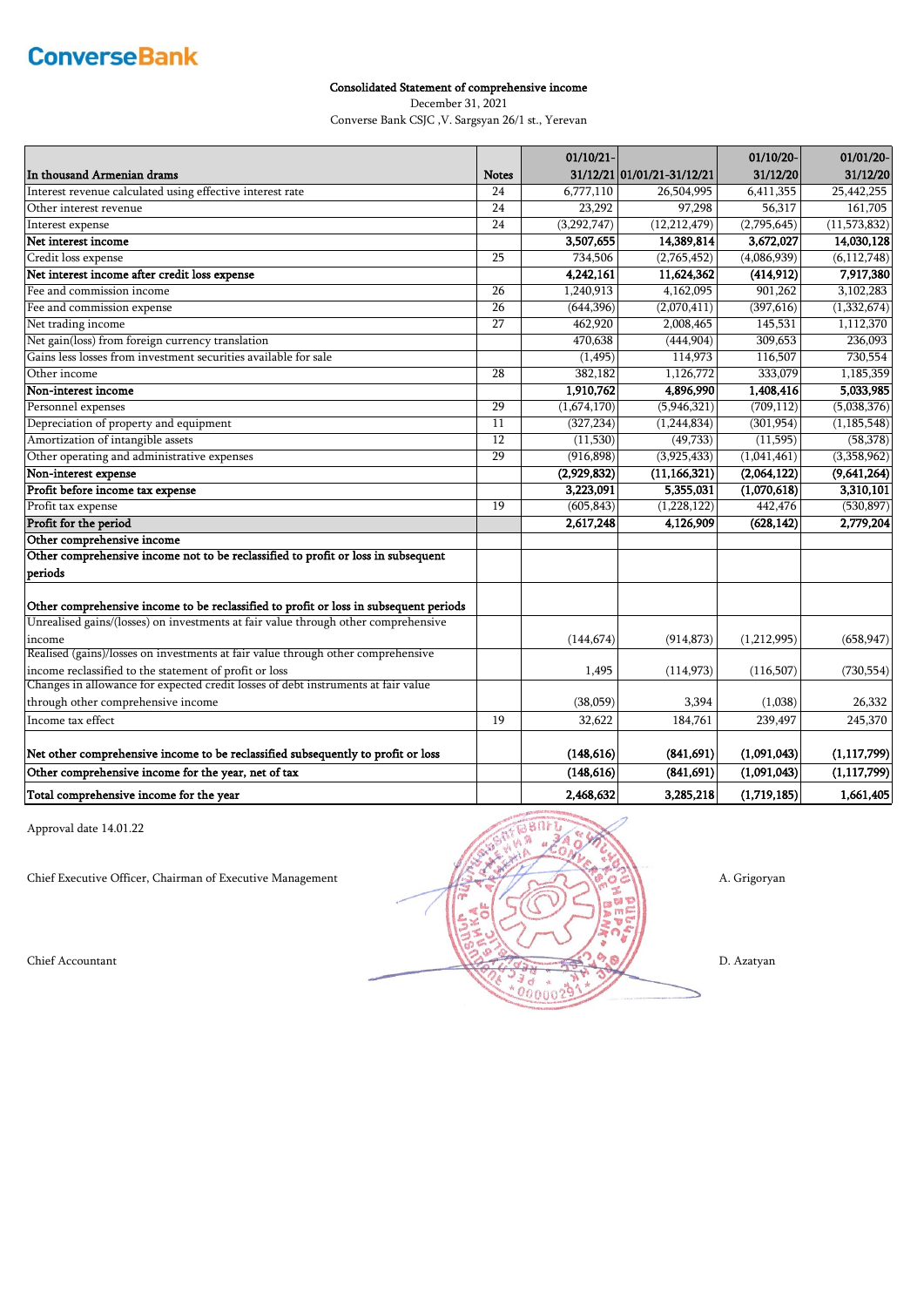#### Consolidated Statement of financial position

December 31, 2021

Converse Bank CSJC ,V. Sargsyan 26/1 st., Yerevan

| In thousand Armenian drams                                | <b>Notes</b> | 31/12/21              | 31/12/2020 /Audited/  |
|-----------------------------------------------------------|--------------|-----------------------|-----------------------|
| <b>ASSETS</b>                                             |              |                       |                       |
| Cash and cash equivalents                                 | 6            | 56,470,480            | 33, 344, 488          |
| <b>Trading securities</b>                                 | 7            | 854,438               | 879,049               |
| Amounts due from banks                                    | 8            | 21,813,642            | 16,944,326            |
| Derivative financial assets                               | 16           | 6,862                 | 3,651                 |
| Loans and advances to customers                           | 9            | 234,288,706           | 229,595,621           |
| Investment securities                                     | 10           | 40,638,892            | 35,548,382            |
| Investment securities pledged under repurchase agreements | 10           | 9,509,290             | 3,182,001             |
| Property, plant and equipment                             | 11           | 8,202,522             | 8,605,113             |
| Intangible assets                                         | 12           | 567,275               | 330,808               |
| Repossessed assets                                        | 13           | 2,529,398             | 1,693,043             |
| Prepayments on profit tax                                 | 19           |                       | 216,837               |
| Other assets                                              | 14           | 2,690,295             | 2,093,595             |
| <b>Total assets</b>                                       |              | 377,571,800           | 332,436,914           |
|                                                           |              |                       |                       |
| <b>LIABILITIES AND EQUITY</b><br>Liabilities              |              |                       |                       |
| Amounts due to banks                                      |              |                       |                       |
| Derivative financial liabilities                          | 15           | 12,978,711            | 6,649,304             |
|                                                           | 16<br>17     | 48,311<br>261,422,606 | 45,315<br>227,973,075 |
| Amounts due to customers                                  | 18           |                       |                       |
| Bonds issued by the Bank<br>Income tax liabilities        |              | 17,235,691            | 21,527,117            |
| Deferred income tax liabilities                           |              | 699,521               |                       |
|                                                           | 19           | 904,643               | 915,029               |
| Other borrowed funds<br>Lease liabilities                 | 20           | 29,144,282            | 23,518,467            |
|                                                           | 11<br>21     | 1,440,047             | 1,761,890             |
| Subordinated debt                                         | 22           | 336,885               | 366,607               |
| Provisions on contingent liabilities<br>Other liabilities |              | 149,784               | 230,632               |
| <b>Total liabilities</b>                                  | 14           | 1,610,054             | 1,133,431             |
|                                                           |              | 325,970,535           | 284,120,867           |
| <b>Equity</b>                                             |              |                       |                       |
| Share capital                                             | 23           | 19,947,633            | 19,947,633            |
| Share premium                                             |              | 63,233                | 63,233                |
| Statutory general reserve                                 |              | 3,848,182             | 3,627,805             |
| Revaluation surplus for land and buildings                |              | 3,233,483             | 3,360,688             |
| Revaluation reserve for financial assets at FVOCI         |              | (1,170,072)           | (328, 381)            |
| Retained earnings                                         |              | 25,678,806            | 21,645,069            |
| <b>Total equity</b>                                       |              | 51,601,265            | 48,316,047            |
| Total liabilities and equity                              |              | 377,571,800           | 332,436,914           |

Approval date 14.01.22

Chairman of Executive Management

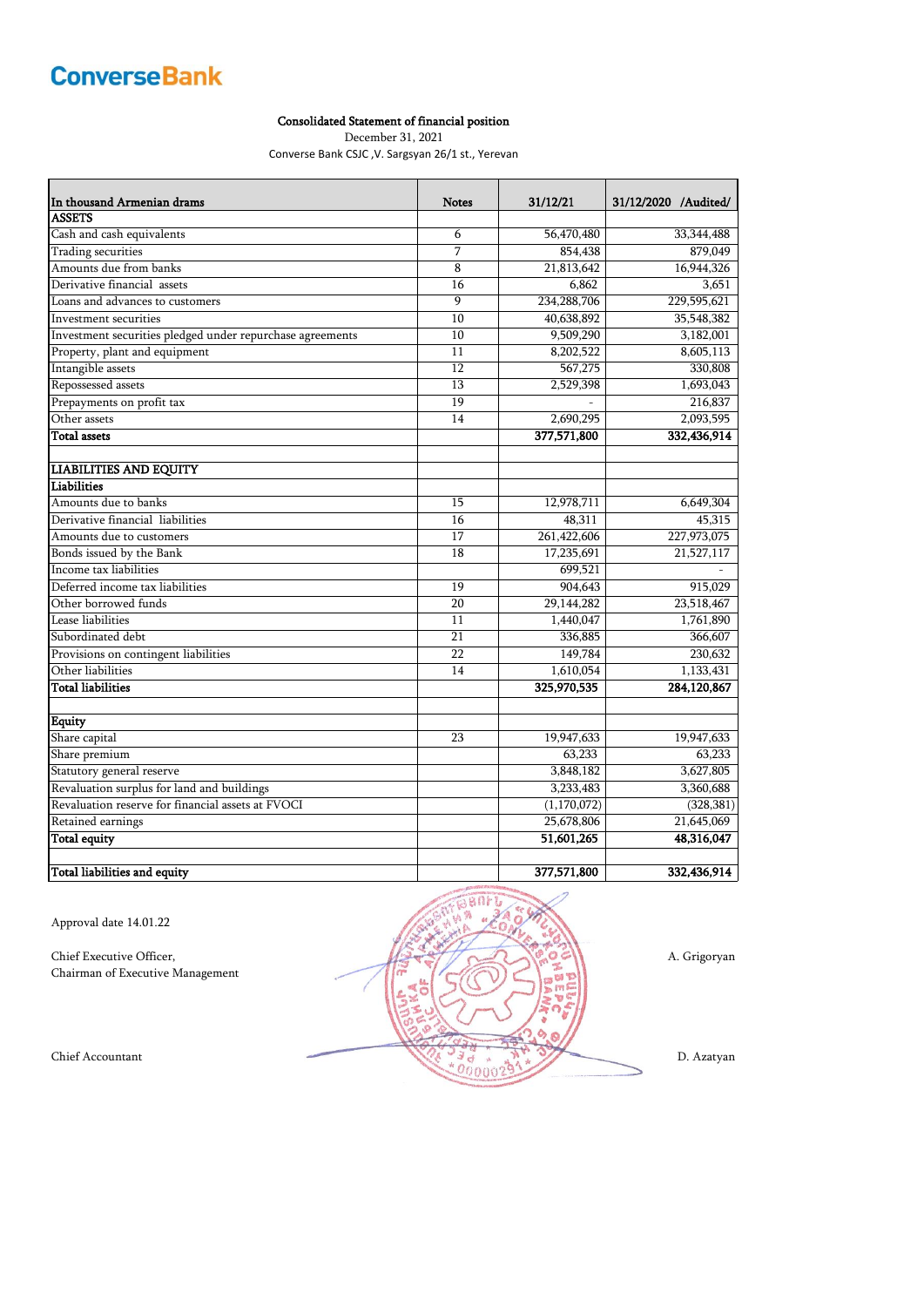### Consolidated Statement of changes in equity

December 31, 2021 Converse Bank CSJC ,V. Sargsyan 26/1 st., Yerevan

|                                           |                              |                          | Statutory general | Revaluation reserve of securities | <b>Revaluation reserve of</b> | Retained    |               |
|-------------------------------------------|------------------------------|--------------------------|-------------------|-----------------------------------|-------------------------------|-------------|---------------|
| In thousand Armenian drams                | Share capital                | Share premium            | reserve           | available for sale                | <b>PPE</b>                    | earnings    | <b>Total</b>  |
| Balance as of January 1, 2020/audited/    | 16,416,633                   | 63,233                   | 2,798,799         | 789,418                           | 3,487,892                     | 20,685,333  | 44,241,308    |
| Issue of share capital                    | 3,531,000                    |                          |                   |                                   |                               | (1,117,666) | 2,413,334     |
| Distribution to general reserve           |                              |                          | 829,006           |                                   |                               | (829,006)   |               |
| Dividends to shareholders                 |                              |                          |                   |                                   |                               |             |               |
| <b>Total Transactions with owners</b>     | 3,531,000                    | $\overline{\phantom{a}}$ | 829,006           |                                   | $\blacksquare$                | (1,946,672) | 2,413,334     |
| Profit for the period                     |                              |                          |                   |                                   |                               | 2,779,204   | 2,779,204     |
| Other comprehensive income for the period |                              |                          |                   | (1, 117, 799)                     |                               |             | (1, 117, 799) |
| Total comprehensive income for the peiod  | $\qquad \qquad \blacksquare$ | $\overline{\phantom{a}}$ |                   | (1, 117, 799)                     | $\blacksquare$                | 2,779,204   | 1,661,405     |
| Depreciation of revaluation reserve       | $\overline{\phantom{a}}$     | $\overline{\phantom{a}}$ |                   |                                   | (127, 204)                    | 127,204     |               |
| Balance as of December 31, 2020           | 19,947,633                   | 63,233                   | 3,627,805         | (328, 381)                        | 3,360,688                     | 21,645,069  | 48,316,047    |
| Balance as of January 1, 2021/audited/    | 19,947,633                   | 63,233                   | 3,627,805         | (328, 381)                        | 3,360,688                     | 21,645,069  | 48,316,047    |
| Issue of share capital                    |                              |                          |                   |                                   |                               |             |               |
| Distribution to general reserve           |                              |                          | 220,377           |                                   |                               | (220, 377)  | $\sim$        |
| Dividends to shareholders                 |                              |                          |                   |                                   |                               |             | $\sim$        |
| <b>Total Transactions with owners</b>     | $\qquad \qquad \blacksquare$ | $\overline{\phantom{a}}$ | 220,377           |                                   | ٠                             | (220, 377)  | $\sim$        |
| Profit for the period                     |                              |                          |                   |                                   |                               | 4,126,909   | 4,126,909     |
| Other comprehensive income for the period |                              |                          |                   | (841,691)                         |                               |             | (841, 691)    |
| Total comprehensive income for the peiod  | $\blacksquare$               | $\overline{\phantom{0}}$ |                   | (841, 691)                        | $\blacksquare$                | 4,126,909   | 3,285,218     |
| Depreciation of revaluation reserve       | $\overline{\phantom{a}}$     |                          |                   |                                   | (127, 205)                    | 127,205     |               |
| Balance as of December 31, 2021           | 19,947,633                   | 63,233                   | 3,848,182         | (1,170,072)                       | 3,233,483                     | 25,678,806  | 51,601,265    |

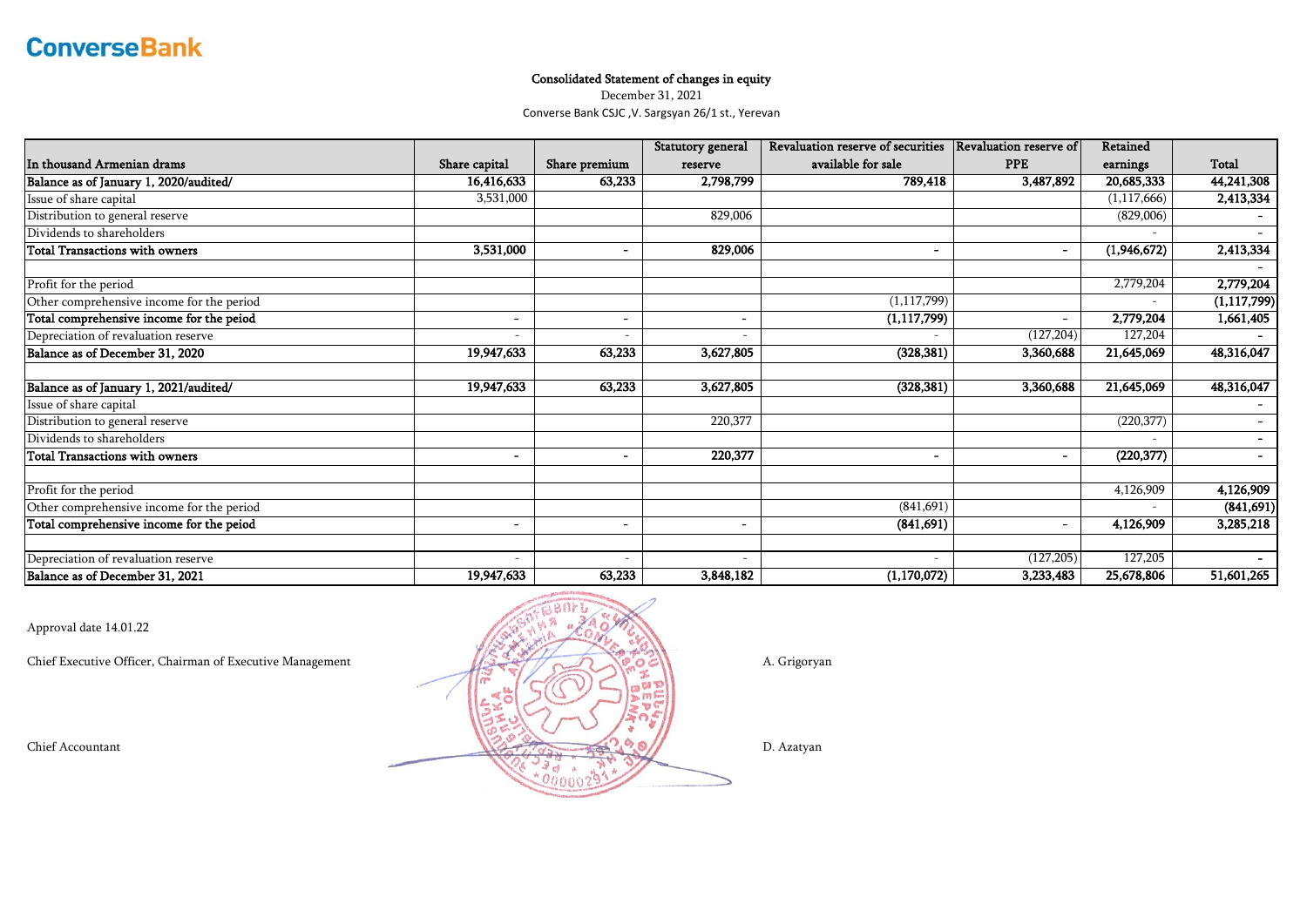### Consolidated Statement of cash flows

December 31, 2021

Converse Bank CSJC ,V. Sargsyan 26/1 st., Yerevan

|                                                                                         | 01/01/2021-    | 01/01/2020-    |
|-----------------------------------------------------------------------------------------|----------------|----------------|
| In thousand Armenian drams                                                              | 31/12/2021     | 31/12/2020     |
| Cash flows from operating activities                                                    |                |                |
| Interest received                                                                       | 24,597,934     | 23,777,411     |
| Interest paid                                                                           | (8,943,862)    | (11, 853, 217) |
| Fees and commissions received                                                           | 4,162,095      | 3,102,283      |
| Fees and commissions paid                                                               | (2,070,411)    | (1,332,674)    |
| Net trading income received                                                             | 2,069,319      | 1,135,924      |
| Other income received                                                                   | 1,223,686      | 922,485        |
| Personnel expenses paid                                                                 | (5,806,959)    | (5,316,296)    |
| Administrative and other operating expenses paid                                        | (3,856,793)    | (3,562,296)    |
|                                                                                         |                |                |
| Cash flows from operating activities before changes in operating assets and liabilities | 11,375,009     | 6,873,620      |
| Net (increase)/decrease in operating assets                                             |                |                |
| Trading securities                                                                      | 3,122          | (271, 238)     |
| Amounts due from banks                                                                  | (5,842,825)    | 4,658,230      |
| Loans and advances to customers                                                         | (19, 367, 663) | 6,092,522      |
| Repossessed assets                                                                      | 522,830        | 658,557        |
| Other assets                                                                            | (883, 528)     | 402,785        |
| Net increase/(decrease) in operating liabilities                                        |                |                |
| Amounts due to banks                                                                    | 7,916,819      | (1,701,817)    |
| Amounts due to customers                                                                | 48, 348, 317   | (7,560,121)    |
| Derivative financial liabilities                                                        | (20, 820)      | 13,226         |
| Other liabilities                                                                       | 93,790         | (34, 979)      |
| Net cash flows from operating activities before income tax                              | 42,145,051     | 9,130,785      |
| Income tax paid                                                                         | (137, 389)     | (1, 180, 148)  |
| Net cash from / (used in) operating activities                                          | 42,007,662     | 7,950,637      |
|                                                                                         |                |                |
| Net cash flow from investing activities                                                 |                |                |
| Purchase of investment securities                                                       | (20, 781, 251) | (30, 222, 401) |
| Proceeds from sale and redemption of investment securities                              | 7,853,844      | 11,593,708     |
| Purchase of property and equipment                                                      | (811,754)      | (288, 356)     |
| Proceeds from sale of property and equipment                                            | 237,738        | (5, 146)       |
| Purchase of intangible assets                                                           | (110, 471)     | (51, 926)      |
| Net cash from / (used in) investing activities                                          | (13,611,894)   | (18, 974, 121) |
|                                                                                         |                |                |
| Net cash flow from financing activities                                                 |                |                |
| Proceeds from issue of share capital                                                    | $\overline{a}$ | 2,413,334      |
| Proceeds from debt securities issued                                                    | 8,218,900      |                |
| Redemption of debt securities issued                                                    | (11, 352, 600) |                |
| Proceeds from other borrowed funds                                                      | 8,373,541      | 4,985,907      |
| Repayment from other borrowed funds                                                     | (5, 190, 879)  | (2,887,004)    |
| Repayment of subordinated loans                                                         |                | (5,599,452)    |
| Lease liabilities                                                                       | (651, 179)     | (346, 644)     |
| Net cash from / (used in) financing activities                                          | (602, 217)     | (1,433,859)    |
| Net increase/(decrease) in cash and cash equivalents                                    | 27,793,551     | (12, 457, 343) |
| Cash and cash equivalents at the beginning of the year                                  | 33, 344, 488   | 43,540,737     |
| Effect of exchange rates changes on cash and cash equivalents                           | (4,659,979)    | 2,261,369      |
| Effect of expected credit losses on cash and cash equivalents                           | (7,580)        | (275)          |
| Cash and cash equivalents, ending of period                                             | 56,470,480     | 33, 344, 488   |